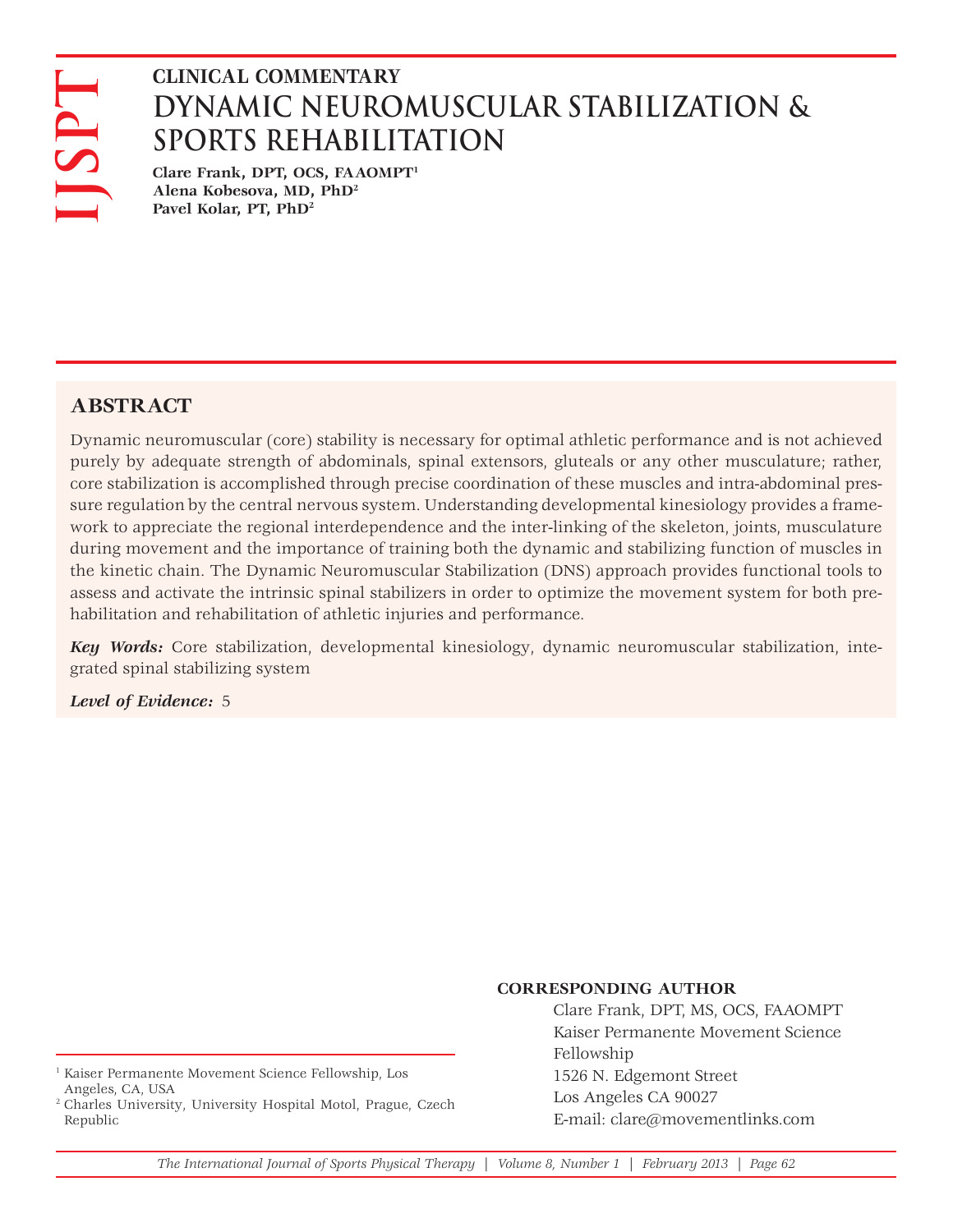### **INTRODUCTION**

Dynamic Neuromuscular Stabilization, or "DNS" as it is commonly referred to, is a manual and rehabilitative approach to optimize the movement system based upon the scientific principles of developmental kinesiology (DK). The developer of DNS is Professor Pavel Kolar, PT, PhD, a Czech physiotherapist who has been influenced by the "greats" of Prague School of Manual Medicine, including Karel Lewit, Vladimir Janda, Vaclav Vojta and Frantisek Vele. DNS is rapidly gaining attention and acceptance in the sports rehabilitation and performance arena for both the recovery from musculoskeletal overuse injuries and in injury prevention. The purpose of this clinical commentary is to discuss the background of Dynamic Neuromuscular Stabilization (DNS) and demonstrate its application in rehabilitation, recovery from overuse injuries, and role in return to athletic performance.

## **Developmental Influences**

The basis for the theories that are included in DK is that development of human motor function in early childhood is genetically pre-determined and follows a predictable pattern. These motor patterns or programs are formed as the central nervous system (CNS) matures, enabling the infant to control posture, achieve erect posture against gravity, and to move purposefully via muscular activity. DK emphasizes the existence of central movement patterns that are inborn and "hard-wired". For example, an infant does not need to be taught when and how to lift its head up, grasp a toy, roll over, creep, or crawl. All these movement patterns or muscular synergies occur automatically in a specific developmental sequence throughout the course of CNS maturation.

There is also a strong synchrony between CNS maturation and structural or anatomical development of bones, muscles, and other soft tissues. In short, maturation of the brain influences development of motor patterns, which in turn, influences structural development. This relationship is very apparent in the presence of a CNS lesion, where this developmental synchrony and muscle coordination are adversely affected. The disturbed muscle coordination, soft tissue, and joint development subsequently alters joint position, morphological development, and ultimately, the entire posture.

## **The role of intra-abdominal pressure regulation (IAP) & integrated spinal stabilizing system (ISSS) in functional spinal stability**

Stability (or stiffness) of the spine is dependent on the dynamic coordination of numerous synergist and antagonist muscles for precise control of excessive joint motion while allowing for the generation of necessary torques for desired multi-joint movement. One parameter for influencing spinal mechanics and stiffness is intra-abdominal pressure (IAP). There is a general consensus that an increase in IAP stabilizes the spine; $1,2,3,4,5,6,7$  however, the role of IAP in unloading the spine remains controversial. An increase in IAP has been reported to unload the spine during static and dynamic lifting tasks. $8,9,10$ Conversely, experimental studies demonstrate that an increase in IAP concurrently increases intradiscal pressure during Valsalva maneuvers $11,12$  and that there was no reduction in paraspinal activity during lifting.13 A kinematic study by Arjman & Shirazi-Adl14 demonstrated that the unloading effect of IAP is more effective in forward lifting tasks whereas the ability of IAP to unload the spine in upright standing posture holds true only for conditions with very low abdominal co-activation. This study suggests that the unloading and stabilizing actions of IAP seem to be posture and task specific.

The integrated spinal stabilizing system (ISSS) as described by Kolar,<sup>15</sup> is comprised of balanced co-activation between the deep cervical flexors and spinal extensors in the cervical and upper thoracic region, as well as the diaphragm, pelvic floor, all sections of the abdominals and spinal extensors in the lower thoracic and lumbar region. The diaphragm, pelvic floor and transversus abdominis regulate IAP and provide anterior lumbopelvic postural stability.13,4,6,7,16,17,18,19,20,21 (Fig. 1) These intrinsic spinal stabilizing muscles provide spinal stiffness in coordination with IAP, which serves to provide dynamic stability of the spine. They constitute the "deep core" and operate under the automatic and subconscious "feed-forward control mechanism," and precedes any purposeful movement.

The role of anticipatory trunk muscle activity in adults has been widely studied and discussed in an attempt to describe the determinants of spinal stability for movement and musculoskeletal function. In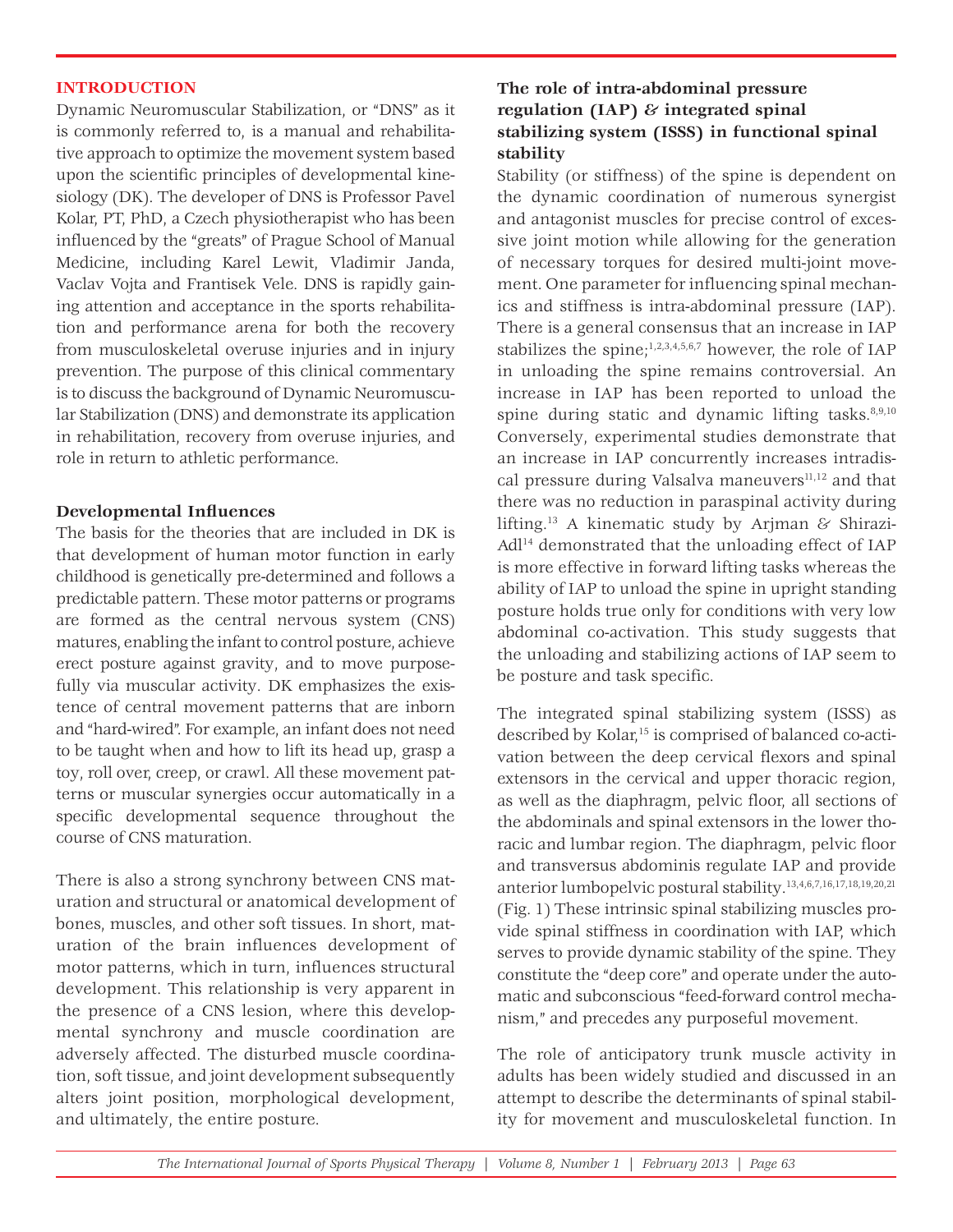

**Figure 1.** *IAP Regulation by diaphragm, pelvic floor and transversus abdominis.*

addition, children with developmental coordination disorders $22,23$  also demonstrate impairments with the anticipatory trunk postural adjustments under the feed-forward mechanism of control which suggests that training the timing of both proximal and distal muscles should be considered when designing intervention programs. In brief, alterations in anticipatory and reactive neuromuscular activation in both trunk and the extremities may interfere with the initiation and execution of coordinated movement. The DNS approach emphasizes the importance of precise muscular timing and coordination for efficient movement as well as withstand compressive loading, which occurs in static or sustained postures.

During early postural development, the diaphragm functions primarily as a respiratory muscle. With continued CNS maturation and development to about 4½ months of age, sagittal stabilization of the spine, pelvis, and chest is fully established for subsequent movements that occur in the transverse plane, (e.g rolling, turning, creeping, crawling) and eventually the transition to upright posture. The diaphragm begins to fulfill its dual function as both a respiratory and postural muscle when abdominal breathing is coordi-



**Figure 2.** *Impaired ISSS resulting in anterior shear stresses on lumbar segments.*

nated with chest breathing at about 6 months of age. The dual role of the diaphragm is essential for spinal stability and all resultant movements, especially for the complex tasks that comprise athletic performance.6,19 The stabilizing postural activation of the diaphragm has been studied in lifting tasks<sup>10</sup> and activation of the extremities. $6,8,17,19,25,26$  A recent study by Kolar et al<sup>26</sup> demonstrated that abnormal postural activation of the diaphragm when isometric resistance was applied to the extremities might serve as an underlying mechanism of chronic low back pain due to a greater strain on the ventral region of the spinal column. (Fig. 2) According to Kolar,<sup>26</sup> IAP regulation  $\&$  ISSS can be disrupted by insufficient postural function of the diaphragm, often resulting in increased compressive forces on the spine due to compensatory activity of the superficial spinal extensors, and abnormal position of the chest or ribcage due to an imbalance between upper and lower chest musculature.24,25,26

The ISSS provides the "punctum fixum" (fixed stable base) from which muscles can generate movement.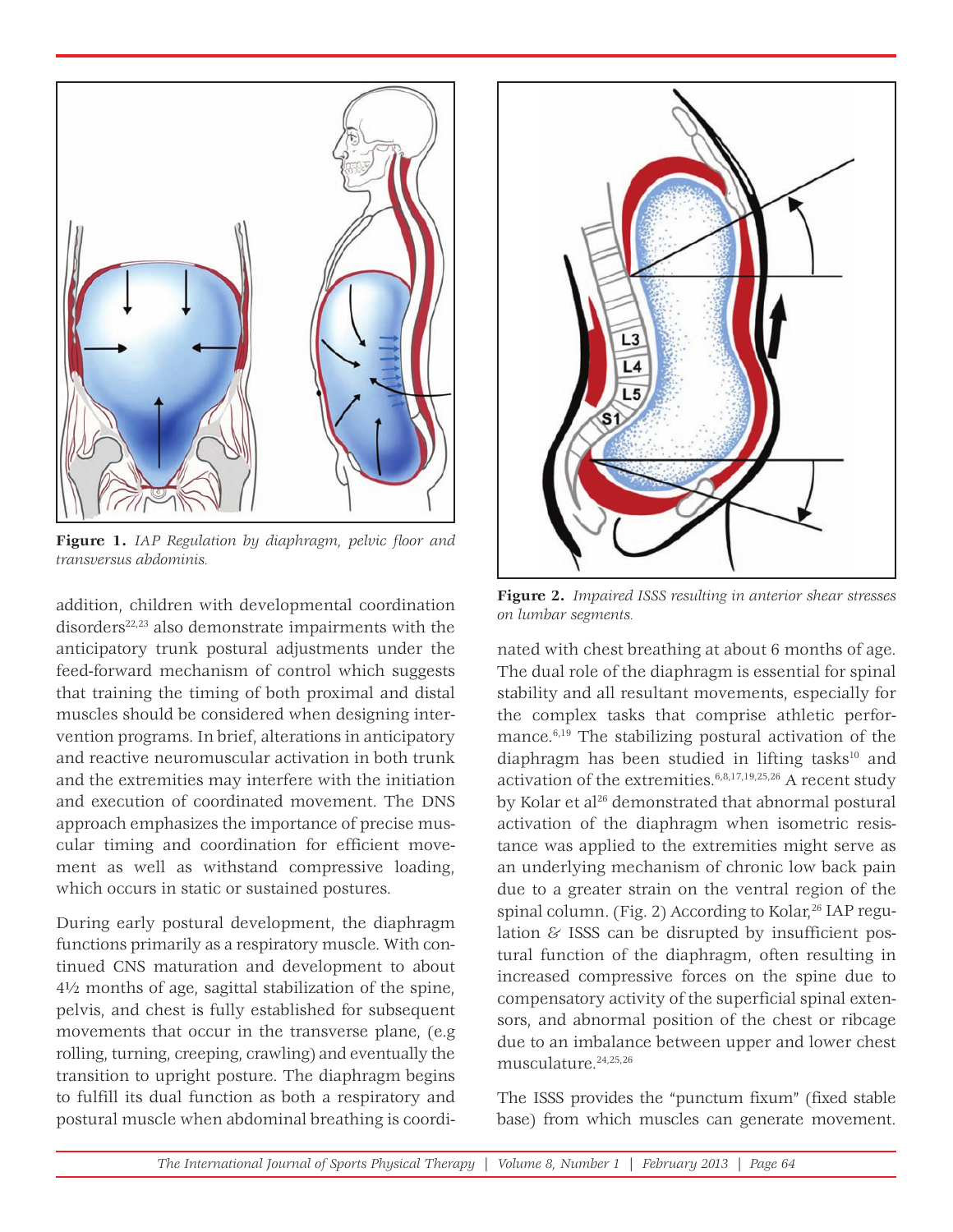

**Figure 3.** *Seated diaphragm test. Clinician palpates for adequate lateral excursion of rib cage and lateral abdominal activation; and excessive superior excursion of rib cage and overactivity of paraspinals.*

For example, psoas major functions as a hip flexor with minimal mechanical impact on the spine when the ISSS is functioning sufficiently;15 however, in the event of inadequate ISSS, the pull of the psoas major may result in anterior shear stresses on the lumbar segments. This neuromuscular strategy is not static but is dynamic in nature in order to provide a functionally "neutral or centered" joint which is described by Kolar as joint centration.26 Joint centration or neutral joint position occurs when joint surface congruency and muscles that support the joint are at their optimal mechanical advantage throughout the range of motion and thus are able to produce varying forces according to the required skill. The centrated joint allows for optimal load transference of muscular forces across the joint and along the kinetic chain, with minimal mechanical stress on the passive structures such as ligaments, capsule, cartilage, and joint surfaces. Inadequate proportional activation of the stabilizing muscles may place internal stresses within the body, and can compromise posture and resultant movement of the extremities, highlighting the effect of regional interde-

**Figure 4.** *(A) Establishment of ideal ISSS and IAP regulation in a 4½ month old baby. (B) Training of ISSS & IAP*  regulation with hips and knees in 90° flexion. Rolling from *side to side can be incorporated with or without the ball to facilitate oblique muscle chain activation, while maintaining proper form. (C) Maintaining good respiration and IAP regulation with increased load*

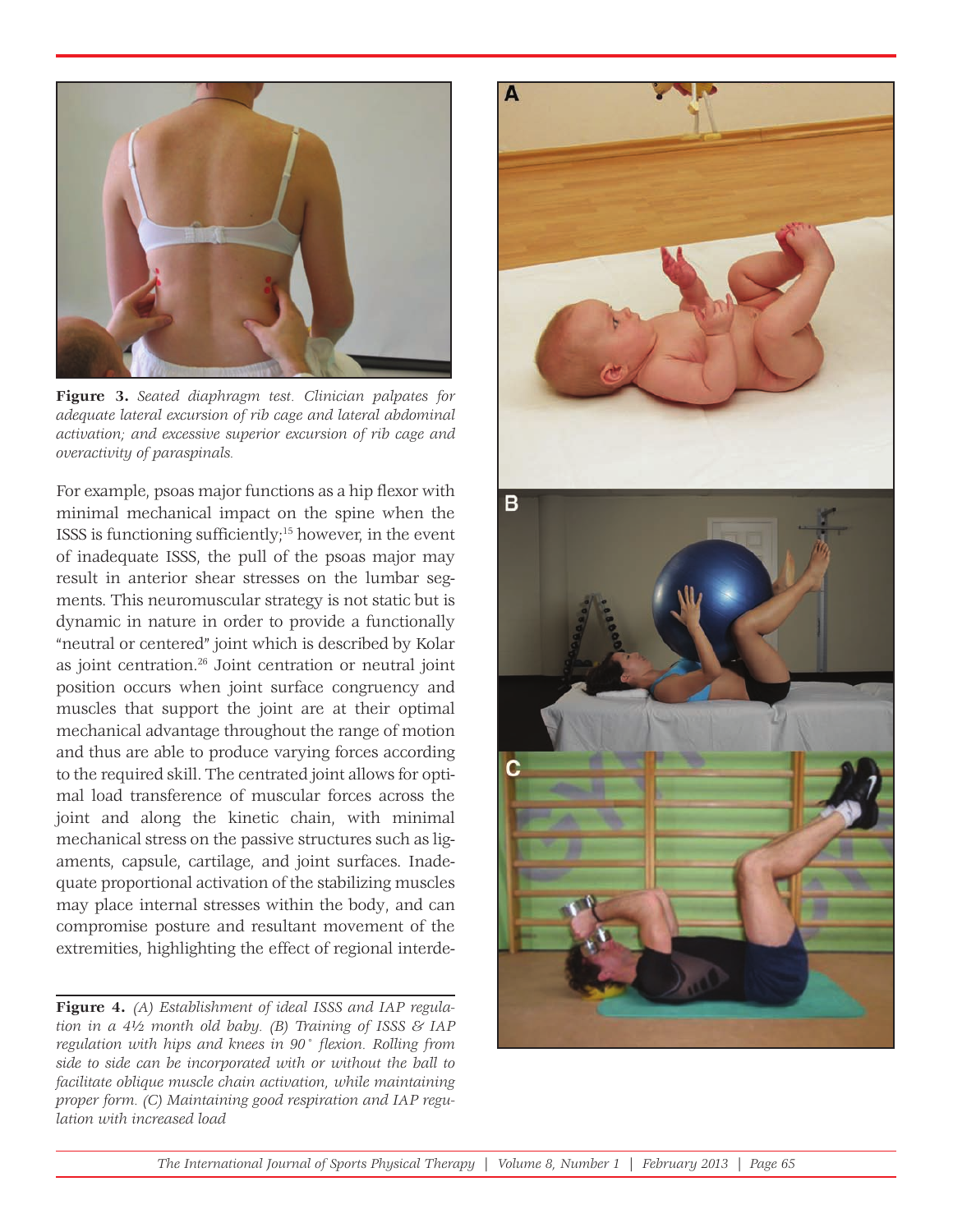pendence. A deficient ISSS may result in greater activity of its associated muscles, likely leading to strain or overuse due to compensatory movements.

## Influence of the kinetic chain and regional **interdependence**

It is critical that all stabilizers are proportionally activated in order to ensure good movement patterns for functional activities or skill execution. If one link (muscle or a portion of a muscle) is insufficient and/ or weak, another muscle(s) in the kinetic chain may be recruited to make up for the loss of stability or movement. If the muscle imbalance is not addressed through careful analysis and rehabilitation, this may lead to persistent and fixed suboptimal motor programs in the CNS, chronic pain and/or poor

performance.21,27,28,29 Hence, corrective stabilization strategies should always be the foundational tenet of any training program.

Panjabi<sup>30,31</sup> described the stabilizing system of the spine as a 3-way interaction between the neural (CNS), active (musculature) and passive (bones, joints) systems. Many clinicians who have primarily focused treatment on muscles and joints are increasingly recognizing the importance of "training the brain" by addressing motor control mechanisms at the CNS level. DK and DNS "bridge the gap" to understanding this 3-way interaction. It is the opinion of the authors that the majority of the dysfunctions commonly seen may be more related to CNS or "motor control dysfunction" than local joint or muscle dysfunction. Given



**Figure 5.** *(A) Rolling pattern of a 5-6 month old baby. (B) Exercise with elastic band corresponding to rolling pattern of a 5-6 month old baby.*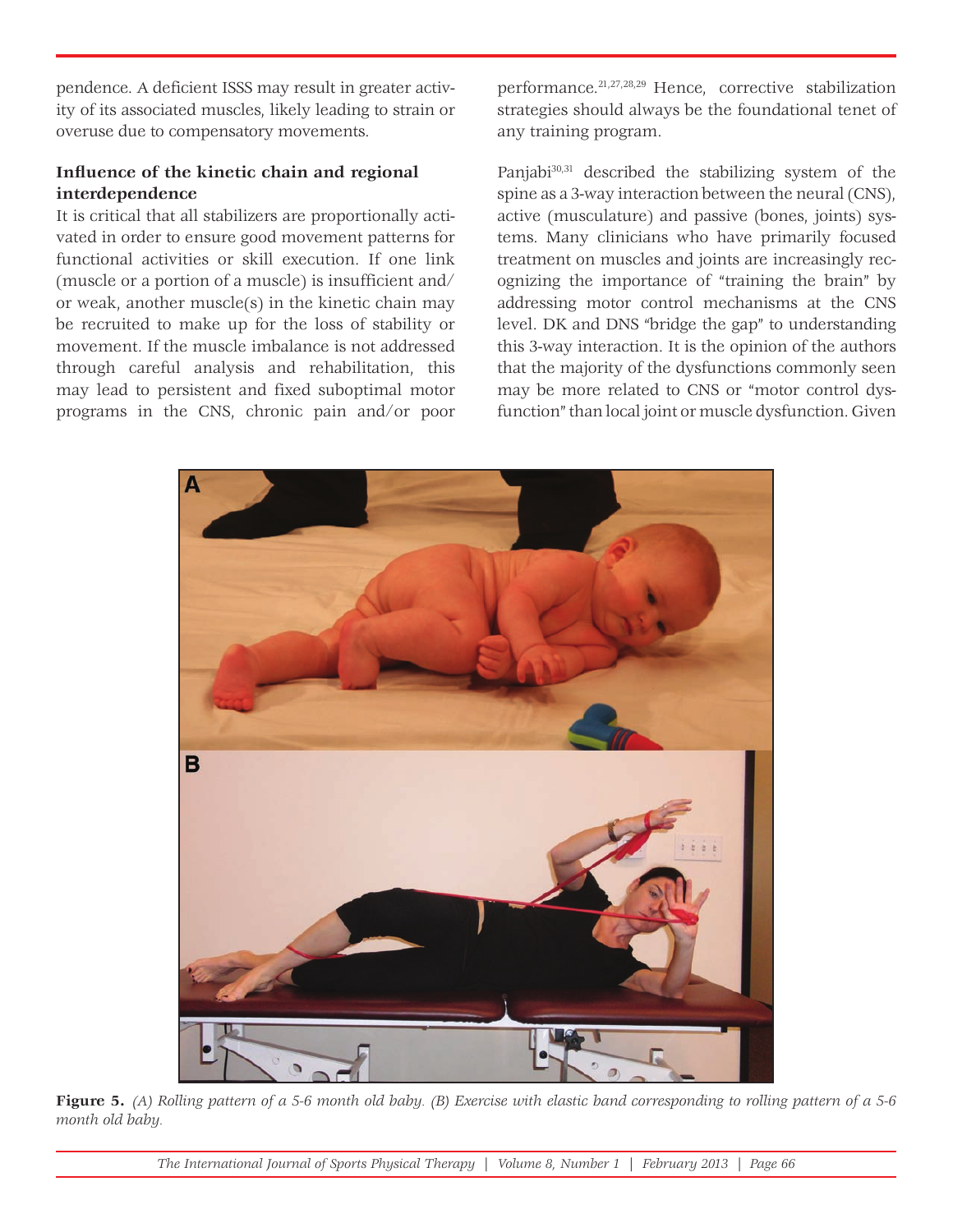

**Figure 6.** *(A) Oblique sit position corresponding to 7½ months of age. (B) Rotator cuff strengthening of right shoulder while*  training the stabilizing function of the left shoulder in a modified oblique sit/side plank position, while maintaining good IAP *regulation.* 

that CNS is the ultimate "driver", attention must be paid to muscular co-activation patterns that occur with movement in order to provide joint stability. For example, if a person has difficulty performing a squat, rather than focusing on the local "tight" or "weak" muscles, one may need to recognize that this inadequacy may be a dysfunctional ISSS pattern at the brain level. In another example, when rehabilitating a rotator cuff impingement of a baseball pitcher, one should not just focus on merely stretching or mobilizing a tight glenohumeral capsule/joint and strengthening the rotator cuff muscles, but one may need to ask the question of "why" the rotator cuff is being impinged. Analysis of

the movement pattern (e.g arm elevation or the throwing mechanics) must be performed, in order to determine whether the ISSS is adequate and/or if a "weak link" in the kinetic chain is present. Such weak links may include poor scapular dynamic stability, impaired lower extremity mobility, stability and/or proprioception, and poor trunk mobility or stability.<sup>32,33</sup>

The body functions as a single unit rather than in segments during any complex movement such as those encountered in sports training and athletic performance. These complex movements require both local and global synergistic coordination of various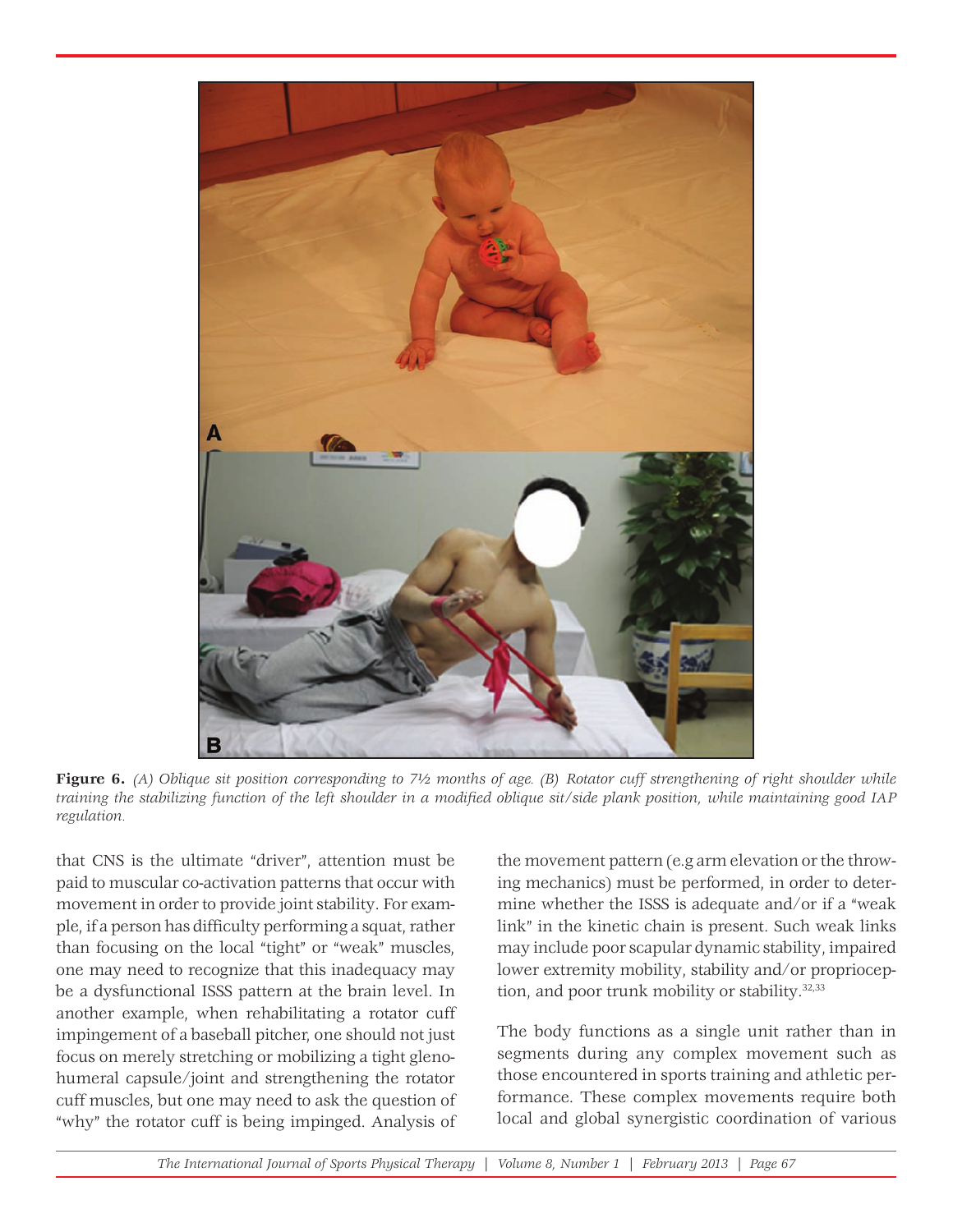

muscle groups necessary for multi-joint coordination of movement. In the event where stability, mobility and/or balance of these muscle groups become compromised, the ability to transfer force efficiently through the trunk to the extremities is often adversely affected. Hence, core stabilization has become the key tenet of any training and conditioning program.

### **The DNS approach**

A key premise of the DNS approach is that every joint position depends on stabilizing muscle function and coordination of both the local and distant muscles in order to ensure neutral or centered position of joints in the kinetic chain. The quality of this coordination is critical for joint function and influences not only local, but also regional and global anatomical and biomechanical parameters in the kinetic chain. Although there are limited objective measurements of neuromuscular impairments, the DNS approach is based on comparing the athlete's stabilizing pattern with the stabilization developmental pattern of a healthy baby with the intent of directing treatment to restore the impaired stabilizing pattern to as close as possible those ideal patterns as defined by DK. The DNS approach seeks to activate the ISSS and restore ideal IAP regulation in order to optimize efficiency of movement and to prevent overloading of joints.

DNS presents a set of functional tests to assess the ISSS and to assist in finding the "key link" of the dysfunction, such as diaphragm activation, supine arm elevation, head flexion, and prone head extension, to name a few. The seated diaphragm test is shown in Figure 3 and is described below. During the inspiratory phase of tidal breathing, the descent of the diaphragm increases the IAP, given that that the abdominal wall and pelvic floor maintain their

**Figure 7.** *(A) Oblique sit position transitioning towards a quadruped position. (B) Training an athlete in an oblique sit position focusing on stabilizing function of right shoulder and dynamic function of the top reaching arm. (C) Training an athlete transitioning from oblique sit position to a quadruped position. Emphasis is on stabilizing function of the right*  shoulder where the glenoid fossa is rotating over a fixed/sta*ble humerus and dynamic function of the left reaching arm where the humerus is rotating over a fixed/stable glenoid fossa.*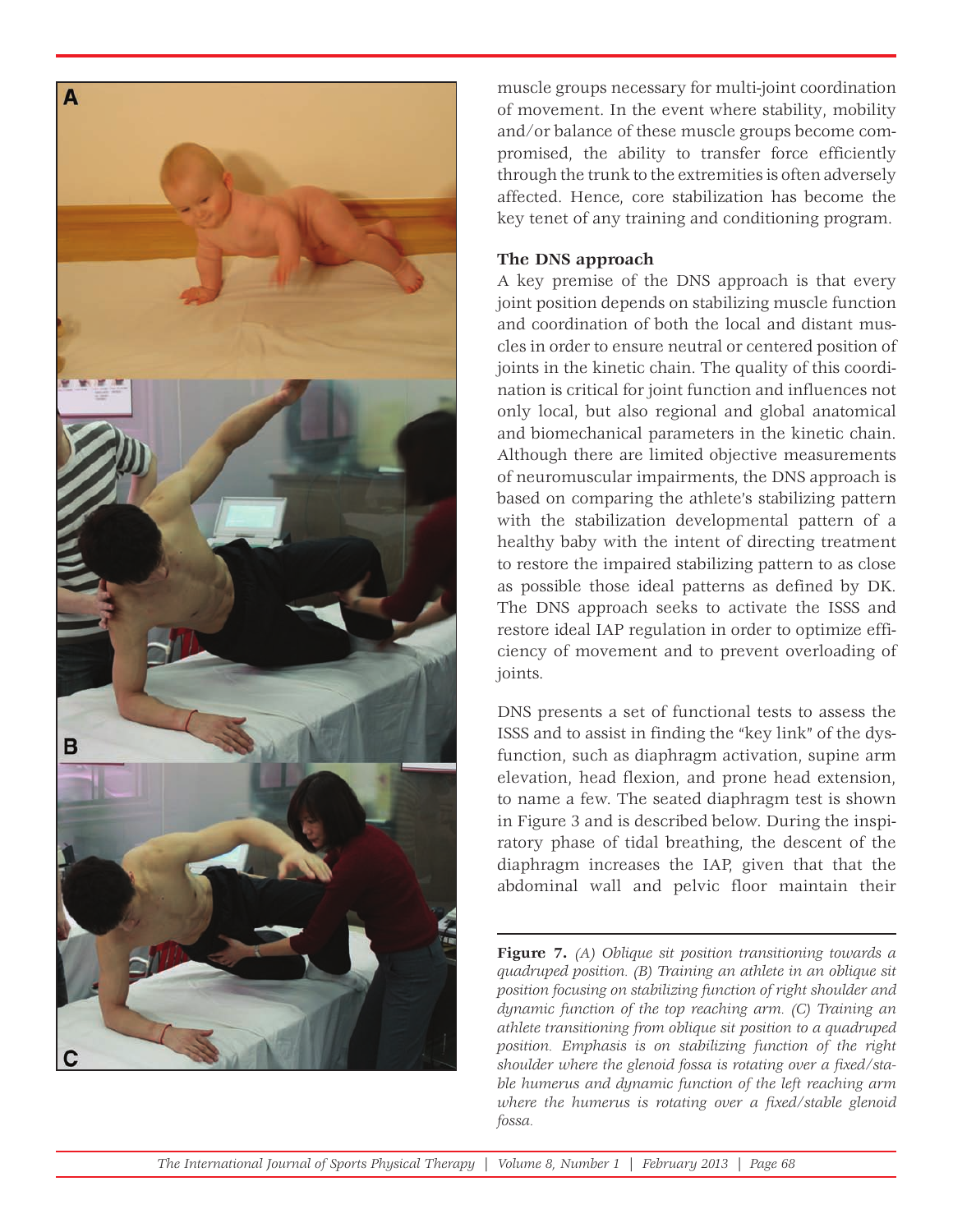

**Figure 8.** *(A) Sitting posture of a 8-9 month old baby with well balanced ISSS and IAP regulation. (B) Training proper respiration and IAP regulation in seated position with tactile feedback. (C) Utilizing proper respiration and IAP regulation when exercising with load in the gym.*

respective tension. Observable movements of the chest would be expansion in the chest and abdominal regions in an anterior-posterior direction, lateral lower ribcage expansion and minimal superior movements of the chest. During expiratory phase of tidal breathing, one should observe the ribcage returning to its resting state.

The clinician's places his 2nd and 3rd fingers lightly on the athlete's lower ribs to detect movement of the rib cage during respiration, while the thumbs on the thoracolumbar paraspinal muscles monitor the

intensity of their contraction. The  $4<sup>th</sup>$  and  $5<sup>th</sup>$  fingers are placed lightly on lateral abdominal wall to monitor the resistance (eccentric contraction) of the abdominal wall against IAP changes during respiration. As the athlete breathes in and out, the clinician observes the global posture in addition to monitoring movements at the ribcage and abdominal wall. Although objective measures are Iimited; some common observable and palpable faulty movement patterns include: 1. Cranial excursion of the rib cage or shoulder elevation secondary to compensation of accessory muscles of respiration to make up for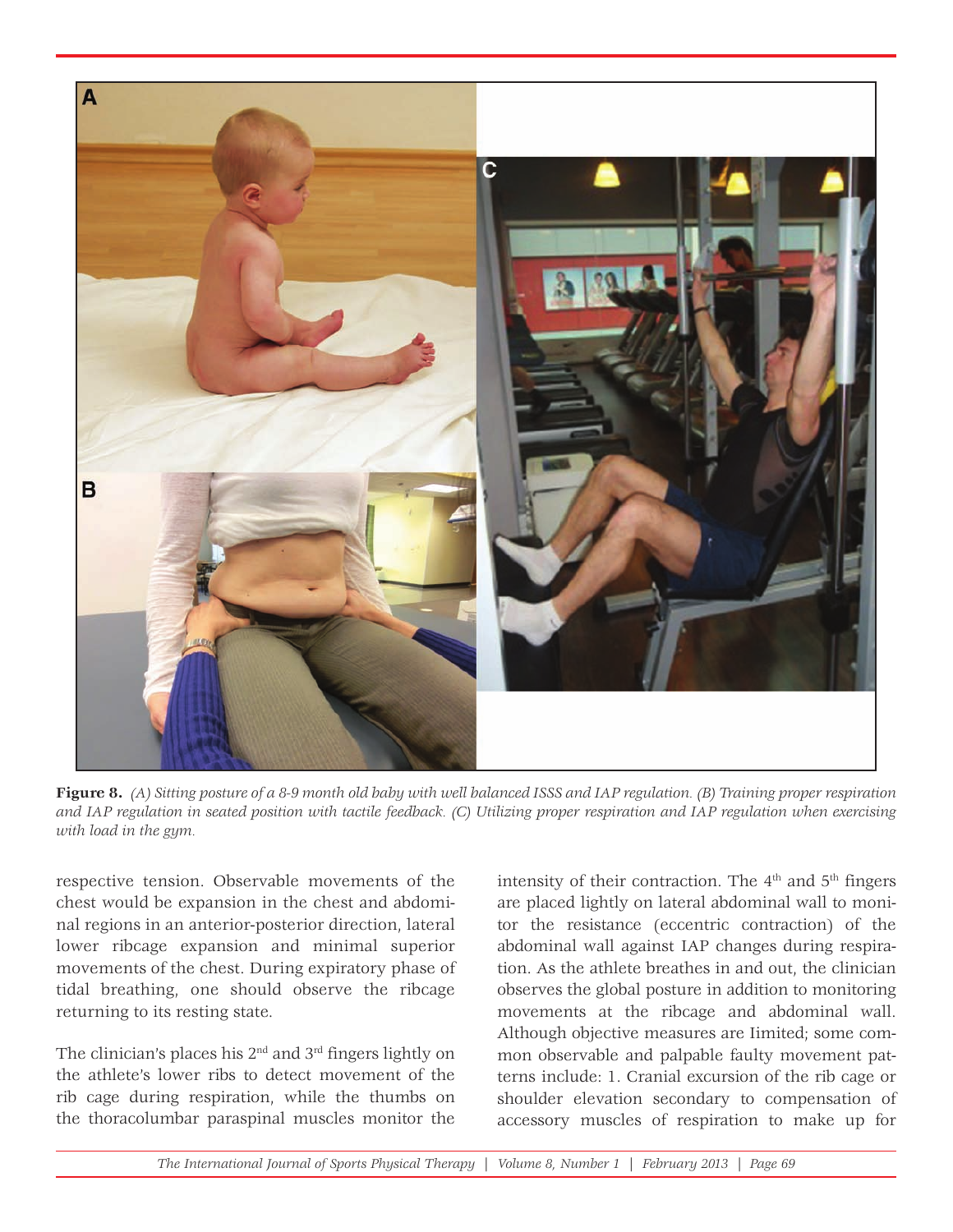

**Figure 9.** *(A) Bear position corresponding to 14 months of age. (B) Training of an athlete in a bear position from 4 to 3 points of support when he lifts his left foot off the ground. This exercise can be progressed to 2 point support where contralateral extremities lift off the ground to crawl forward.*

inadequate diaphragm activity, 2. Excessive contraction of paraspinal muscles, 3. Inadequate lateral rib cage expansion or resistance of the abdominal wall against IAP changes, and 4. The inability to maintain the upright spinal alignment (either into flexion or extension). These faulty patterns are often magnified if the athlete is cued to lightly brace his or her abdominals. These faulty patterns may be bilateral or unilateral; if unilateral, the impairments are often on the side of dysfunction.

For example, these faulty patterns are sometimes seen in an athlete with a positive right shoulder impingement test and a painful arc during shoulder elevation. When the diaphragm test is administered, the athlete

presents with insufficient right lateral rib cage excursion, excessive right shoulder girdle elevation, or insufficient right lateral abdominal wall activation while performing this test. The clinician could then test her hypothesis of insufficient ISSS contributing to the right shoulder impingement symptoms. The clinician would cue the athlete to increase abdominal activation on the right and the clinician could re-test the athlete for painful arc during reaching or positive impingement tests. If the athlete's shoulder impingement signs are improved or eliminated, this could direct the clinician to focus treatment on improving the ISSS rather than merely focusing on the shoulder joint.

## **DNS Treatment Approach**

The DNS treatment approach is based on careful assessment of the quality of stabilization and/or movement with the goal of restoring the ISSS via specific functional exercises based on developmental kinesiological positions exhibited by a healthy baby. These exercises should activate the optimal patterns necessary for stabilization (support) in the closed kinetic chain, as well as the dynamic movements in the open kinetic chain, which occur during reaching, throwing, stepping forward, or kicking.

Essentially, "every developmental position is an exercise position"15 however, each exercise must follow some basic principles: 1. Restore proper respiratory pattern and IAP regulation; 2. Establish a good quality of support for any dynamic movement of the extremities; and 3. Ensure that all joints are well centered throughout the movement. Resistance or load should be matched to the athlete's ability to maintain proper form during the exercise or drills.

The ultimate strategy is to "train the brain" to maintain central control, joint stability and ideal quality of movement that is achieved through guidance from the clinician. Eventually, through repetition of the exercises, the central control establishes an automatic model that becomes a fundamental part of everyday movement and skills. Integration of an ideal pattern of stabilization in sport activities would not only reduce the risk of injuries and secondary pain syndromes resulting from overloading, but may also improve sport performance. See Figures 4-10 for examples of exercises corresponding to developmental positions.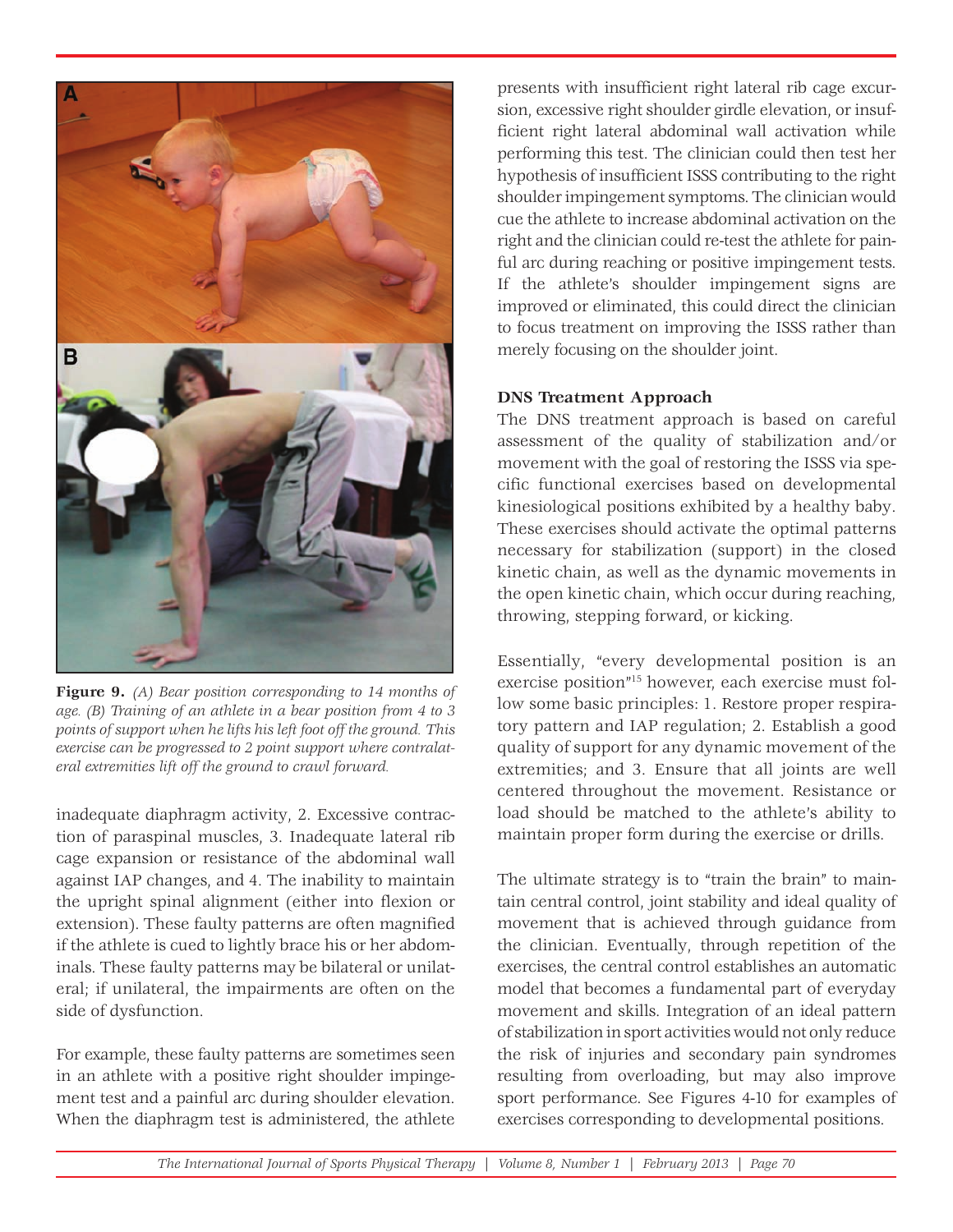

**Figure 10.** *(A) Deep Squat position corresponding to 16 months of age. (B) Training for good squat pattern to avoid "quad dominant" pattern where the knees move anterior of the feet. (C) Squat & reach with Thera-Band resistance. Focus is on good IAP regulation and ideal coordination of ISSS.*

## **CONCLUSION**

Dynamic core stability for optimal athletic performance is not achieved purely by adequate strength of abdominals, back extensors, gluteals or any others muscles in

isolation, but is accomplished through precise coordination of the ISSS and IAP regulation. Rehabilitation of athletic injuries and performance training should not only focus on training muscles in their dynamic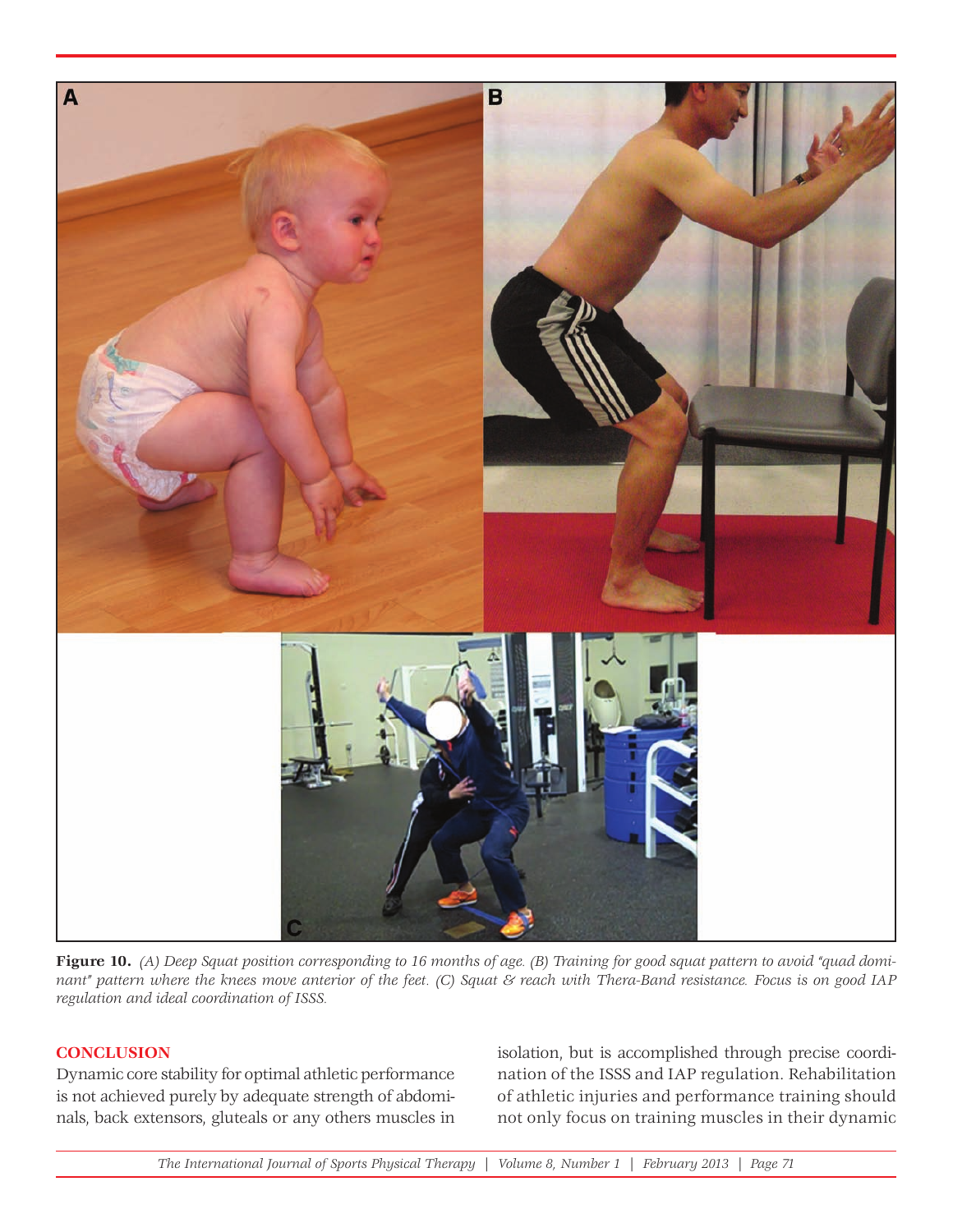anatomical function but also should address their stabilizing function. The DNS approach serves as an important method for both assessment and training of muscles in all facets of their physiological function (purposeful movement and stabilization functions) by using positions determined by developmental kinesiology.

## **REFERENCES**

- 1. Cholewicki J, Juluru K, McGill SM. Intra-abdominal pressure mechanism for stabilizing the lumbar spine. *J. Biomech*. 1999a;32(1):13–17.
- 2. Cholewicki J, Juluru K, Radebold A, Panjabi MM, McGill SM. Lumbar spine stability can be augmented with an abdominal belt and/or increased intra-abdominal pressure. *Eur Spine J.* 1999;8(5): 388-395.
- 3. Cresswell AG, Grundström H, Thorstensson A. Observations on intra-abdominal pressure and patterns of abdominal intra-muscular activity in man. *Acta Physiol. Scand*. 1992;144(4):409–18.
- 4. Gardner-Morse MG, Stokes IAF. The effects of abdominal muscle co-activation on lumbar spinestability. *Spine.* 1998;23(1):86–92.
- 5. Hodges PW, Eriksson AE, Shirley D, et al. Intraabdominal pressure increases stiffness of the lumbar spine. *J Biomech.* 2005;38(9):1873-80.
- 6. Hodges PW, Gandevia SC. Changes in intraabdominal pressure during postural and respiratory activation of the human diaphragm. *J Appl Physiol* 2000;89(3):967–976.
- 7. Shirley D, Hodges PW, Eriksson Ae, Gandevia SC. Spinal stiffness changes throughout the respiratory cycle*. J Appl Physiol*. 2003;95:1467-1475.
- 8. Hodges PW, Gandevia SC. Activation of the human diaphragm during a repetitive postural task. *J Appl Physiol.* 2000*;*522:165–75.
- 9. Daggfeldt K, Thorstensson A. The mechanics of back-extensor torque production about the lumbar spine. *J Biomech*, 2003;36:815–825.
- 10. Hagins M, Lamberg EM. Individuals with low back pain breathe differently than healthy individuals during a lifting task. *J Orthop Sports Phys Ther*. 2011;41:141-148.
- 11. Bartelink DL. The role of abdominal pressure in relieving the pressure on the lumbar intervertebral discs. *J Bone Joint Surg Br*. 1957;9:718–725.
- 12. Nachemson AL, Andersson GBJ, Schultz AB Valsalva maneuver biomechanics Effects on lumbar trunk loads of elevated intraabdominal pressures. *Spine*. 1986;11:476–479.
- 13. McGill SM, Norman RW, Sharratt MT. The effect of an abdominal belt on trunk muscle activity and

intraabdominal pressure during squat lifts. *Ergonomics.* 1990;33:147–60.

- 14. Arjmand N & Shirazi Adl A. Role of intra-abdominal pressure in the unloading and stabilization of the human spine during static lifting tasks. *Eur Spine J*, 2006;15:1265–1275.
- 15. Kolar P: Facilitation of Agonist-Antagonist Coactivation by Reflex Stimulation Methods In: Craig Liebenson: *Rehabilitation of the Spine – A Practitioner's Manual.* Lippincott Williams & Wilkins, 2nd edition 2006, 531-565.
- 16. Hodges PW, Cresswell AG, Daggfeldt K, Thorstensson A. In vivo measurement of the effect of intraabdominal pressure on the human spine. *J Biomech.* 2001;34:347–353.
- 17. Hodges P, Kaigle-Holm A, Holm S, Ekström L, Cresswell A, Hansson T, Thorstensson A. Intervertebral stiffness of the spine is increased by evoked contraction of transversus abdominis and the diaphragm: in vivo porcine studies. *Spine.* 2003;28(23):2594–601.
- 18. Kavcic N, Grenier S, McGill SM. Determining the stabilizing role of individual torso muscles during rehabilitation exercises. *Spine*. 2004; 29(11):1254–65.
- 19. Hodges PW, Heijnen I, Gandevia SC. Postural activity of the diaphragm is reduced in humans when respiratory demand increases. *J Physiol.*  2001;537(Pt 3): 999-1008.
- 20. Gandevia SC, Butler JE, Hodges PW, et al. Balancing acts: respiratory sensations, motor control and human posture. *Clin Exp Pharmacol Physiol.*  2002*;*29(1-2):118-21.
- 21. McGill SM, Grenier S, Kavcic N, Cholewicki J. Coordination of muscle activity to assure stability of the lumbar spine. *J Electromyogr Kinesiol.*  2003;13(4):353-359.
- 22. Kane K, Barden J. Contributions of trunk muscles to anticipatory postural control in children with and without developmental coordination disorder. *Hum Mov Sci*. 2012;31(3):707-720.
- 23. Johnston LM, Burns YR, Brauer SG, Richardson CA. Differences in postural control and movement performance during goal directed reaching in children with developmental coordination disorder. *Human Movement Science.* 2002;21:583–601.
- 24. Kolar P, Sulc J, Kyncl M, et al. Stabilizing function of the diaphragm: dynamic MRI and synchronized spirometric assessment. *J Appl Physiol*. 2010;109:1064-1071.
- 25. Kolar P, Neuwirth J, Sanda J, Suchanek V, Svata Z, Vojejnik J, Pivec M. Analysis of diaphragm movement, during tidal breathing and during its activation while breath holding, using MRI